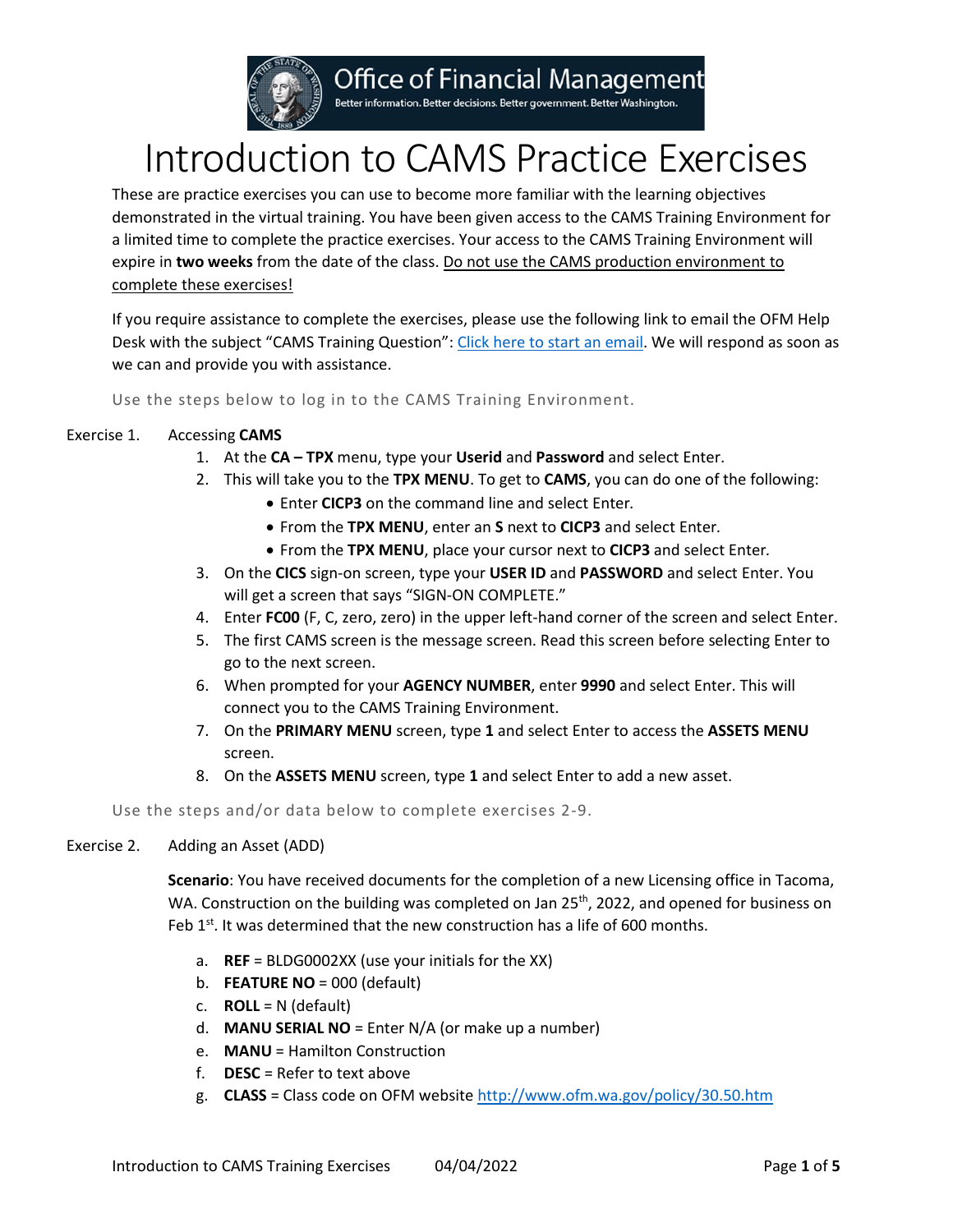- h. **LOC** = Find County Code from the website above for Pierce County and append "Tacoma" (e.g. – XXTACOMA)
- i. **ACQ DATE** = Specified in the scenario above
- j. **F-ORDER** = 2022PR25
- k. **S&A** = N (default value)
- l. **S-F** = 1 (State)
- m. **OWN** = S (state owned)
- n. **TOT COST** = \$500,000.00 with 50% funding from Fund/Account 001 and the other 50% from Fund/Account 057
- Exercise 3. Adding an Asset (RETAIN DATA)

**Scenario**: You have received documents for the purchase of three (3) trucks that will be used for five years (60 months) at the Department of Licensing facilities in South Bend (Pacific Co.), Chehalis (Lewis Co.), and Vancouver (Clark Co.).

- a. **REF** = E222XXX, E223XXX, E224XXX (XXX =first 3 digits of your USER ID)
- b. **MANU SERIAL NO** = 1FMCU24620, 1FMCU24630, 1FMCU24780
- c. **MANU** = Ford
- d. **DESC** = Truck, 2021 9000GVW, Red
- e. **CLASS** = Class code on OFM website<http://www.ofm.wa.gov/policy/30.50.htm>
- f. **LOC** = Find County Code from the website above and append city (e.g. XXLONGVIEW)
- g. **ACQ DATE** = Feb 25, 2022
- h. **F-ORDER** = 564598
- i. **S-F** = 1 (State)
- j. **OWN** = S (state owned)
- k. **COST** = \$50,000 for each truck
- $I.$  **FUND** = 001

### Exercise 4. Feature Number (FEATURE NO)

**Scenario**: You have received documents for three new lift gates (features) that mount on DOL trucks in three counties. Each new feature has to be added as a new asset. Before adding a new feature, however, you must indicate that the controlling asset will "roll up" with its features. To do this, we must first change the asset by changing the **ROLL** field to **Y**.

- a. Use the F3 key to return to the **ASSETS MENU**.
- b. Type **2** to choose the **LIST** function, and enter the **REFERENCE** tag information. Use the assets created in Exercise 3.
- c. Select Enter to view a list of assets that match the search criteria.
- d. Use the Tab key to choose the appropriate record, type **V** next to that record, and select Enter to view that record.
- e. In the **FUNCTION** field, type **C** and select Enter to open the record for changes.
- f. Tab to the **ROLL** field, and type **Y**.
- g. Select Enter to save the changes.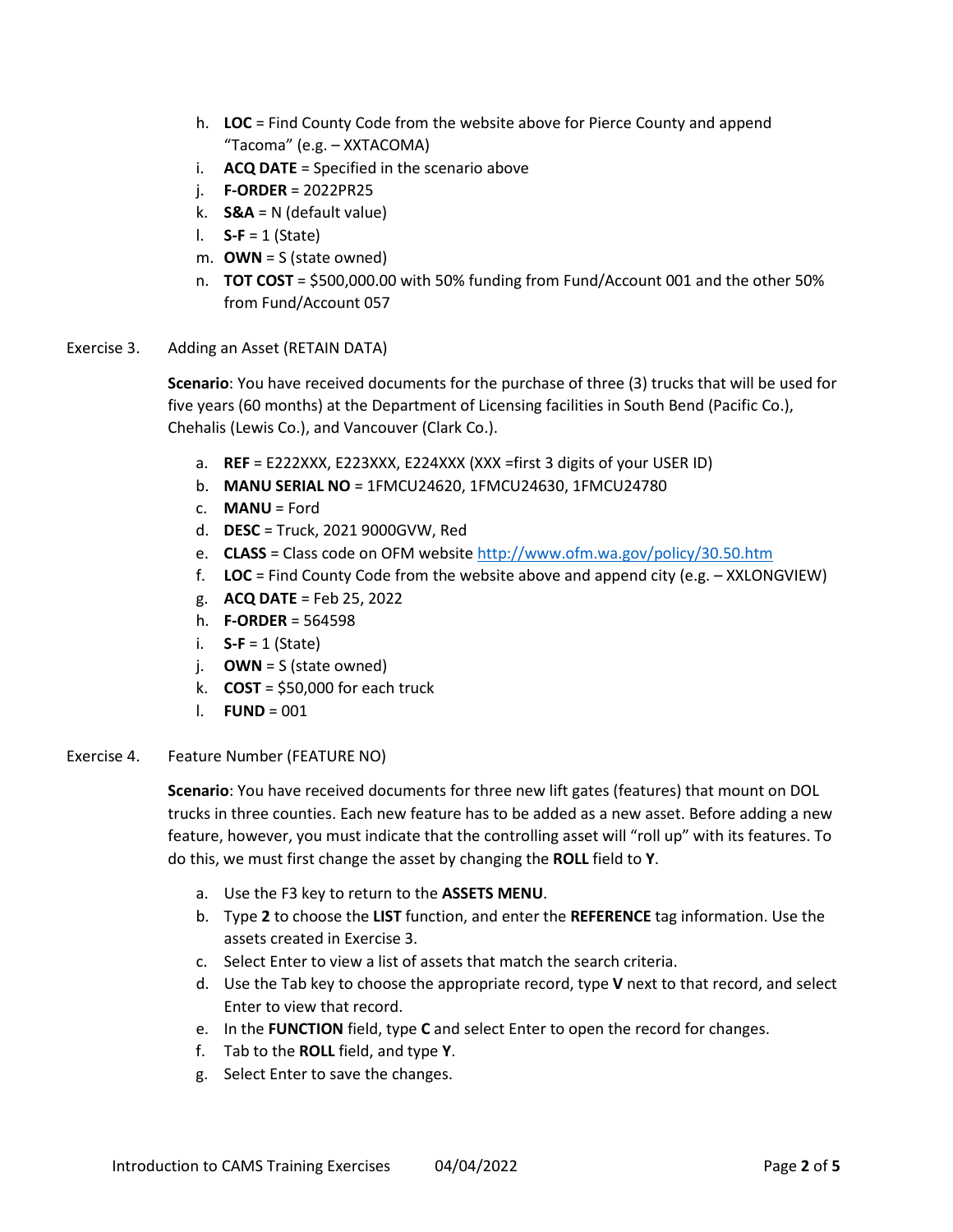- h. Use F3 to return to the **ASSETS MENU**, and then add a new asset (feature) with the data provided below.
- i. **REF** = Reference the tag numbers used in Exercise 3, then add **FEATURE 001** to each
- j. **ROLL** = Y
- k. **MANU SERIAL NO** = N/A
- l. **MANU** = RWC International Ltd
- m. **DESC** = Liftgate
- n. **CLASS** = Find a similar asset in test 9900 or go to the OFM website <http://www.ofm.wa.gov/policy/30.50.htm>
- o. **LOC** = Use Thurston County's code, then append SUP-160
- p. **ACQ DATE** = 3/15/2022
- q. **F-ORDER**: 653667
- r. **S-F** = 1 (State)
- s. **OWN** = S (state owned)
- t. **TOT COST** = \$5,800
- u. **FUND** = 106
- Exercise 5. Changing an Asset (CHANGE)
	- a. A review of the asset recorded in Exercise 2 shows that 50% of the construction cost was paid from Account 075 instead of 001. Make this requested change to that asset.
- Exercise 6. Disposing an Asset (DISPOSE(UN))
	- a. You received a document stating that a vehicle (pick one from the list) was completely totaled on March 15<sup>th</sup>, 2022. To dispose an asset, enter the appropriate information in the disposal authority (**DISP-AUTH**) and disposal date (**DISP-DATE**) fields, if present. Note that the disposal date (**DISP-DATE**) needs to be in the MMDDCCYY format.
- Exercise 7. Un-disposing an Asset (DISPOSE(UN))
	- a. To un-dispose an asset, select Enter to clear or remove the disposal date (**DISP-DATE**) and the disposal authority (**DISP-AUTH**) fields, if present.
- Exercise 8. Viewing the Depreciation (VIEW DEPRECIATION)
	- a. **AGENCY** 9990, **REFERENCE NUMBER** AAA000340000-000. What is the monthly depreciation?
	- b. How many months have accumulated?
	- c. What is the depreciation to date?
- Exercise 9. CAMS Reporting

For many years, CAMS relied on the mainframe report menu for any reporting needs. Now, Enterprise Reporting (ER), the portal and WebI, can provide you all of the reports with more flexibility and availability.

#### **Running ER Portal Reports**

a. Log in to the **Enterprise Reporting Portal** with your **User Name** and **Password**.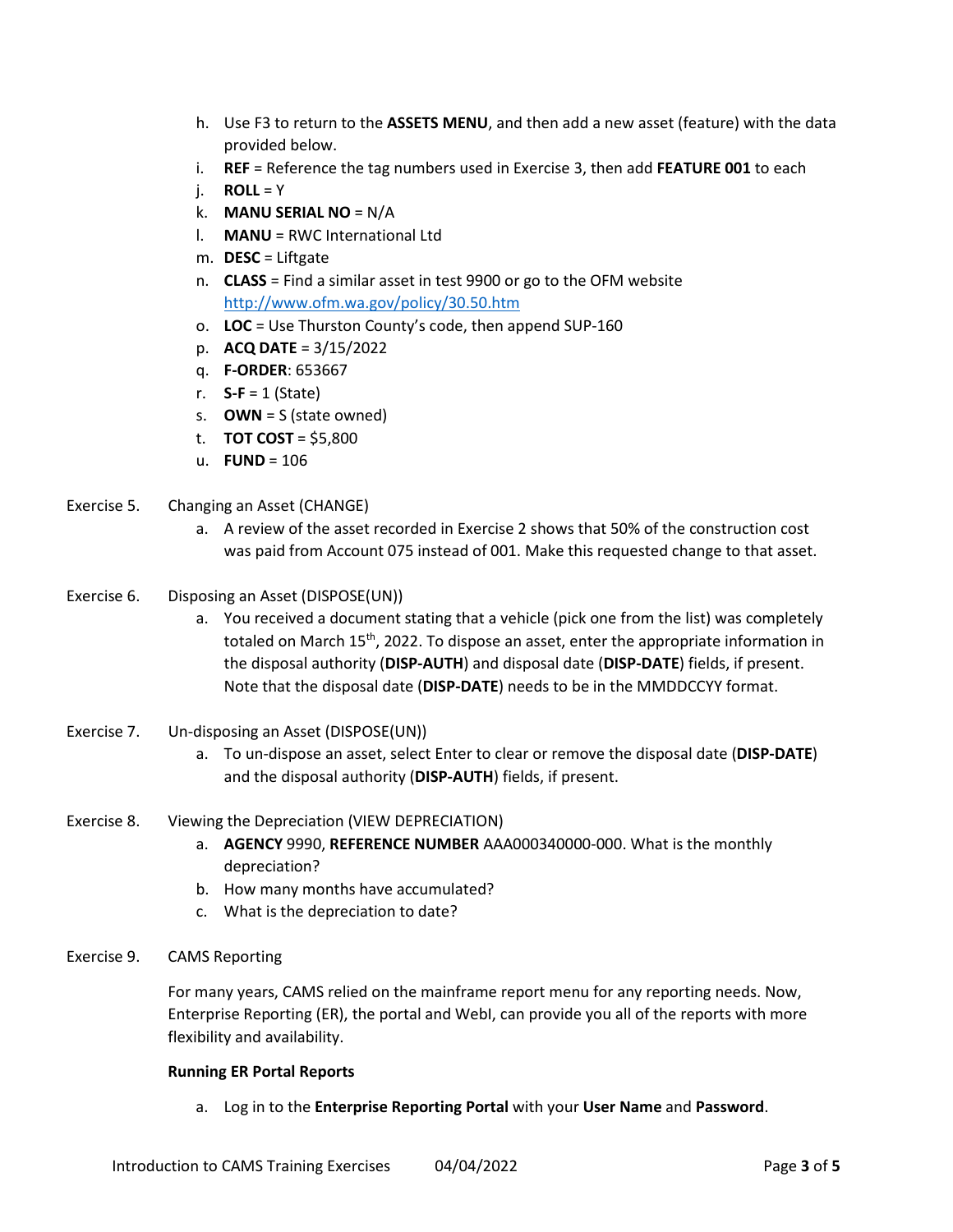- b. Open the **Financial Reports** folder, from the **Folders** navigation pane on the left.
- c. Open the **Accounting** folder.
- d. Open the **Capital Asset Management** folder and you will see a list of available CAMS reports.

| <b>Details</b>       |                                           |                       |                 |
|----------------------|-------------------------------------------|-----------------------|-----------------|
|                      | <b>Title</b>                              |                       | <b>Last Run</b> |
| ₽                    | CM370 Disposed Asset                      | Nov 02, 2017 1:30 PM  |                 |
| $\sqrt{2}$           | CM380 Depreciation Ledger                 | Oct 26, 2017 2:19 PM  |                 |
| $\overline{\bullet}$ | CM385 Depreciation History                | Jul 06, 2017 10:10 AM |                 |
| <b>V</b>             | CM450 Asset Flexible                      | Nov 03, 2017 4:59 PM  |                 |
| $\sqrt{2}$           | CM750 Subtotal By Category                | Oct 31, 2017 11:52 AM |                 |
| ٠                    | CM810 Cost For Capitalized Assets         | Nov 02, 2017 10:29 AM |                 |
| Ð                    | CM820 Depreciation For Capitalized Assets | Nov 02, 2017 10:30 AM |                 |
| $\sqrt{2}$           | CM850 Activity                            | Nov 02, 2017 8:55 AM  |                 |

e. Choose the report you need and right-click to **Schedule** it.

The **CM450 Asset Flexible** report replaced several specific mainframe reports. You can use this report to report by class, location code, serial, or tag number. You can limit the number of pages in the report by setting **Parameters** (e.g. - **Agency**, **Location**, **Class**, beginning and ending dates, etc.). On the **Destinations** and **Recurrence** tab, you can also decide where and how often you want this report to run (defaults are **Default Enterprise Location** and **Now**).

If your report says "**No data available**…" (see [Figure 1: No Data Available\)](#page-3-0), check your parameters for needed correction or change them as needed.

| No data available for selected parameters                   |                                                    |                                                              |  |  |  |  |
|-------------------------------------------------------------|----------------------------------------------------|--------------------------------------------------------------|--|--|--|--|
| RPT CM450                                                   |                                                    | <b>CLASSIFICATION CODE</b><br><b>OWNED AND LEASED ASSETS</b> |  |  |  |  |
|                                                             |                                                    |                                                              |  |  |  |  |
|                                                             |                                                    |                                                              |  |  |  |  |
|                                                             |                                                    |                                                              |  |  |  |  |
|                                                             |                                                    |                                                              |  |  |  |  |
|                                                             |                                                    |                                                              |  |  |  |  |
| <b>Input Parameters</b>                                     | <b>Entered as</b>                                  |                                                              |  |  |  |  |
| <b>USER ID</b><br>AGENCY<br><b>REPORT GROUP</b><br>COUNTY   | dbac179<br>179<br><b>Classification Code</b><br>34 |                                                              |  |  |  |  |
| <b>LOCATION</b><br><b>CLASS CODE</b><br>ORGANIZATIONAL CODE | <b>MOTORPOOL</b><br>2330<br>$\star$                |                                                              |  |  |  |  |

<span id="page-3-0"></span>*Figure 1: No Data Available*